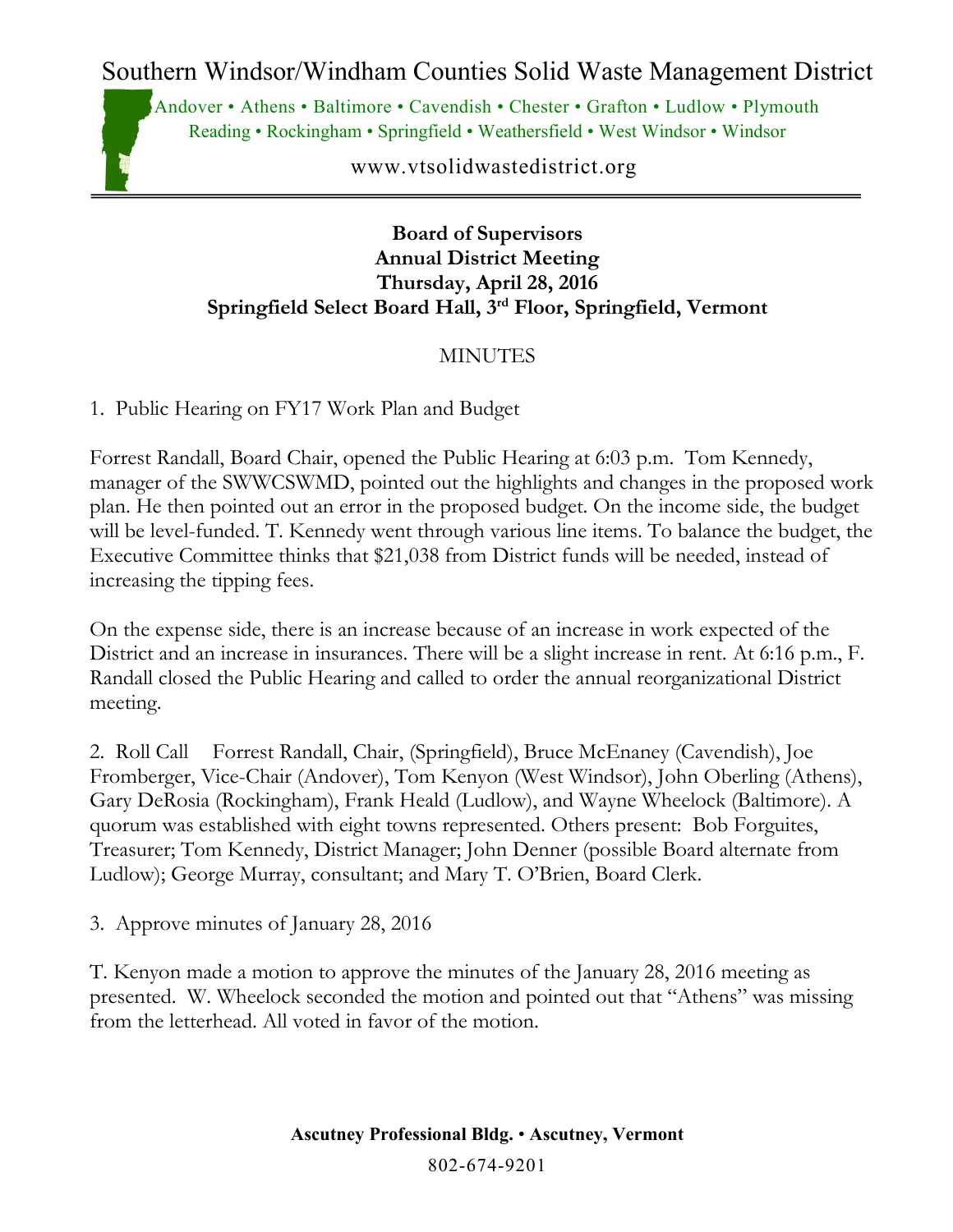SWWCSWMD April 28, 2016 minutes

### 4. Acceptance of Treasurer's Report

B. Forguites described the Profit & Loss vs. Actual; we should be at 75% at this time of the fiscal year but the income is at 69% and the expenses are at 64.3%. But we're anticipating that by the end of June, we'll be down by \$5,000. If not, we'll break even. The deficit will come out of the equity fund balance. On the Balance Sheet, at the end of March we were above normal. But that should average out by the end of June. T. Kenyon asked if proposed budgets take into account the dropping tonnage of solid waste. F. Randall responded that, yes, the Executive Committee does. T. Kennedy commented that if Act 148 works as it is supposed to, municipal solid waste (MSW) will decrease.

J. Fromberger made a motion to accept the Treasurer's Report. B. McEnaney seconded the motion. All voted in favor.

- 5. Election of Officers and Executive Committee Representatives
	- Chair F. Randall asked B. Forguites to moderate the meeting during the election of Chair. J. Fromberger nominated Forrest Randall as Chair. There were no other nominations. J. Fromberger made a motion to close the nomination and instruct the Clerk to cast a ballot. B. McEnaney seconded the motion. All voted in favor. F. Randall began moderating the election process.
	- Vice-Chair G. DeRosia nominated Joe Fromberger as Vice-Chair. There were no other nominations. T. Kenyon moved to close the nominations. F. Heald seconded the motion. All voted in favor of the nomination.
	- Three (3) Exec. Committee Representatives J. Fromberger nominated Gary DeRosia, Derek Suursoo, and Frank Heald as the three representatives to the Executive Committee. There were no other nominations. T. Kenyon made a motion to close the nominations. B. McEnaney seconded the motion. All voted in favor of the nominations.

Appointment of:

- Clerk T. Kenyon made a motion to appoint Mary O'Brien as District Clerk. W. Wheelock seconded the motion. All voted in favor.
- Treasurer J. Fromberger made a motion to appoint Bob Forguites as District Treasurer. G. DeRosia seconded the motion. All voted in favor.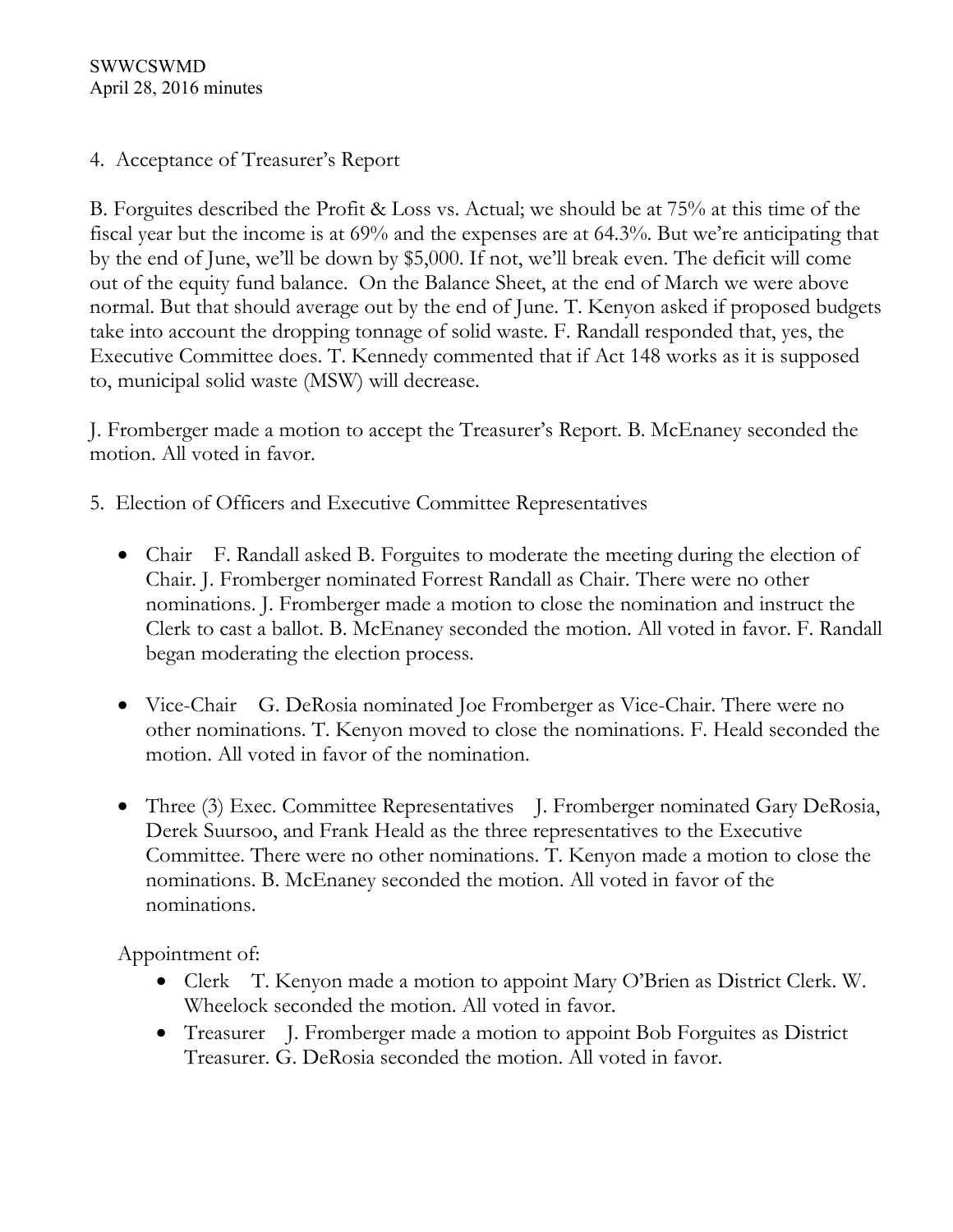# Southern Windsor/Windham Counties Solid Waste Management District

Andover • Athens • Baltimore • Cavendish • Chester • Grafton • Ludlow • Plymouth Reading • Rockingham • Springfield • Weathersfield • West Windsor • Windsor

www.vtsolidwastedistrict.org

April 28, 2016 minutes page 3

6. Discussion and adoption of FY17 Budget and Work Program

T. Kenyon made a motion to approve the budget and work plan as presented. B. McEnaney seconded the motion. All voted in favor.

7. Discussion of Solid Waste Infrastructure in the District with George Murray

G. Murray gave the Board an update on the work he has been doing for the District. He's been studying whether or not it is possible to achieve efficiencies among the five transfer stations. He also has looked at diverting food scraps and the options for composting. The Windham solid waste district will take food scraps for a cost of \$65/ton. Windham sells the compost they make for \$20/yard.

The city of Lebanon's landfill's permit only allows Greater Upper Valley Solid Waste District towns to send MSW there. The landfill may switch from source-separated to a single-stream system for recyclables.

The District has about 25,000 tons of MSW/year; about 4,000 tons are controlled by the transfer stations, about 10,000 tons are controlled by the private sector, and the rest is controlled by Casella Waste. Is that enough to justify the cost of building a transfer station for consolidation purposes? All MSW from the District currently goes to the Coventry landfill. There will be a weaning away of waste to other processes – recycling and composting. G. Murray will have a draft in the next couple of weeks.

8. Recycling Coordinator's Report

M. O'Brien noted that Joe Whitten of Apparel Impact of Manchester, New Hampshire, is taking over SEVCA's textile recycling route, including renting some of SEVCA's equipment for a year. The sale of composters and kitchen pails is over for the year.

9. Old Business

T. Kenyon noted that there seems to be an increased amount of pre-Green Up Day trash alongside the roads.

**Ascutney Professional Bldg.** • **Ascutney, Vermont**

802-674-9201